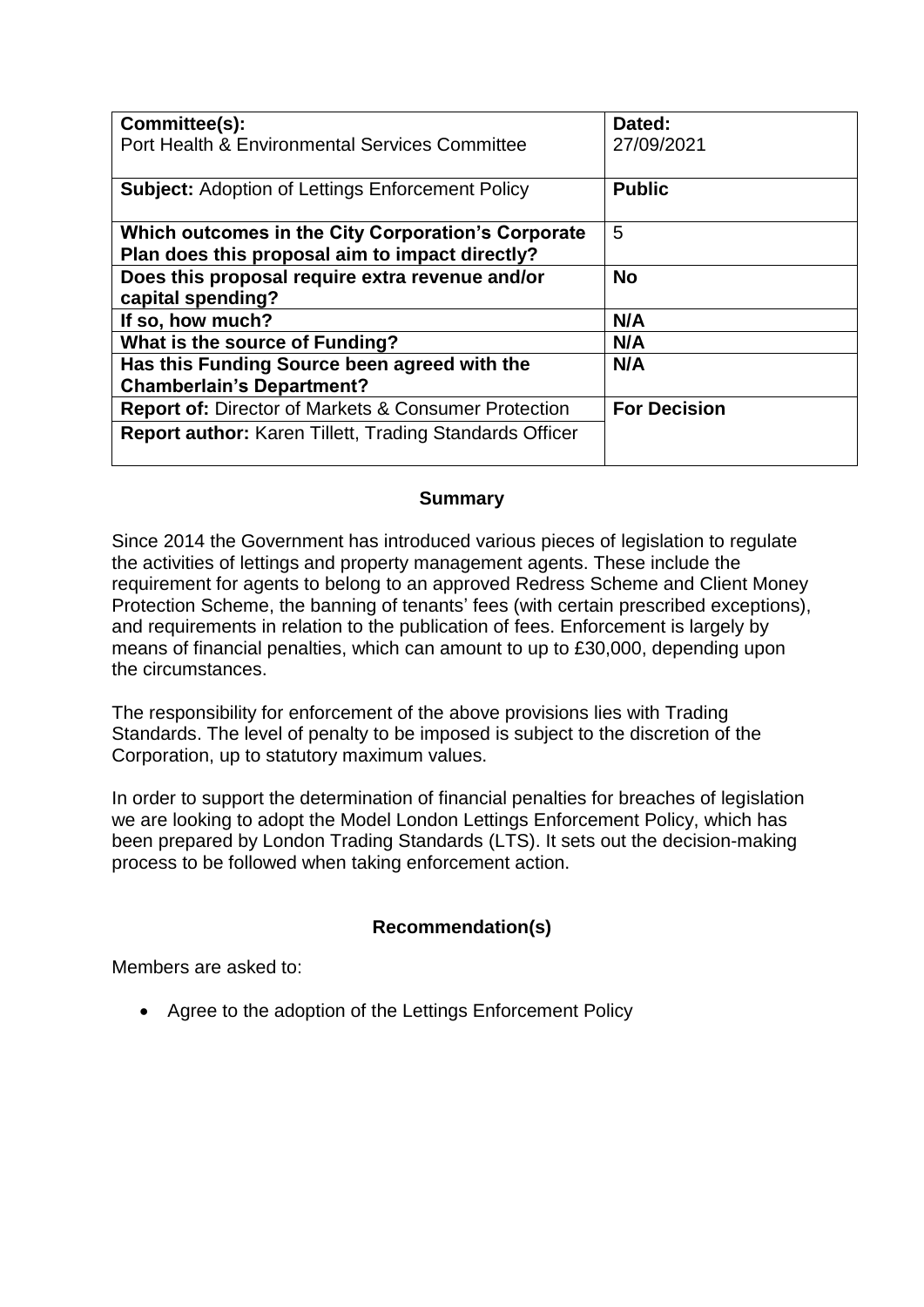# **Main Report**

### **Background**

- 1. The population of London has grown rapidly over the last decade, as has the proportion of households renting privately, estimated to be 27% in 2019. At the same time, private rents have risen by 43% since 2005.
- 2. Accordingly, a large letting agent industry has developed, with London accounting for about 40% of all letting agents in England.
- 3. There is evidence of widespread non-compliance with legal requirements. Enforcement data collected from London boroughs in 2018/19 suggests that only 54% of agents were fully compliant when inspected by Trading Standards Officers.
- 4. Since 2014, letting agents have been required to be a member of a government approved redress scheme, such as The Property Ombudsman scheme. As part of the Consumer Rights Act 2015, the government introduced the requirement for letting agents to publicise landlord and tenant fees. To further regulate the sector, the Tenant Fees Act 2019 was passed into legislation; this prohibited the charging of tenants' fees, save for permitted exceptions. Since 2019, letting agents are also required to be members of a government approved Client Money Protection Scheme.
- 5. The sanction for breaches of letting agents' requirements is usually by way of a civil financial penalty imposed by the enforcement authority (although certain breaches of the Tenant Fees Act can give rise to criminal proceedings). The penalty imposed can be up to £5,000 in the case of non-membership of a redress scheme or breaches of the fees publication requirements. The maximum penalty increases to £30,000 for breaches of the permitted payments regime and nonmembership of a Client Money Protection scheme. The penalty amount to be imposed is at the discretion of the enforcement authority.

## **Current Position**

- 6. When setting financial penalties, an enforcement authority must have regard to relevant statutory guidance and guidance issued by the lead enforcement authority for England, Bristol City Council. With this in mind, a model enforcement policy has been prepared by London Trading Standards, in consultation with the lead enforcement authority. The proposed policy also takes into account the Regulators' Code and the Code for Crown Prosecutors.
- 7. The model enforcement policy aims to ensure consistency of approach across London when setting the level of financial penalty to be imposed. The policy sets out the decision-making process to be used when taking enforcement action for breaches of the letting agent legislation mentioned above.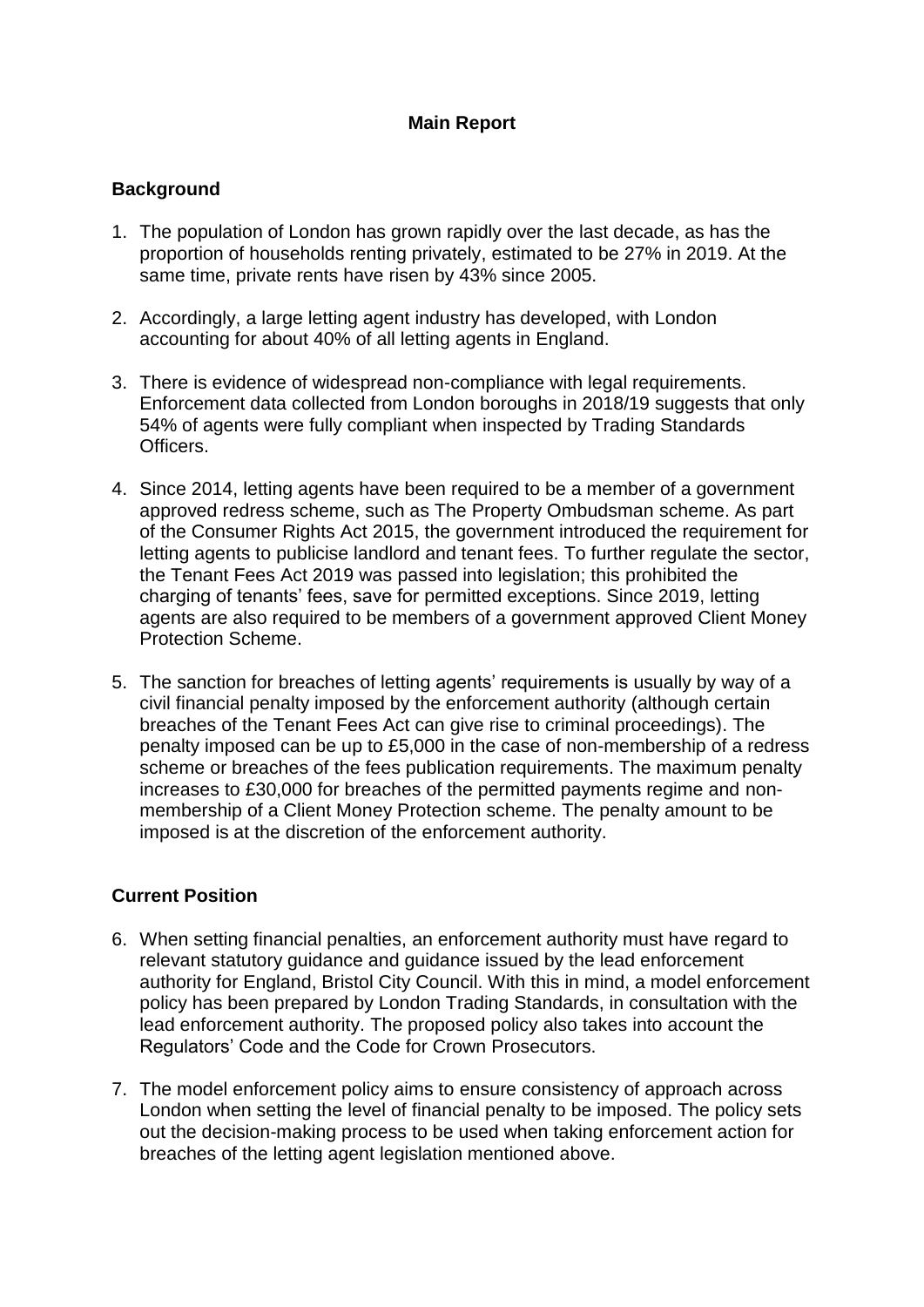- 8. The proposed policy sets out factors to be considered such as culpability, harm, aggravating and mitigating features, and proportionality. The legislation also provides the ability for those committing breaches to make representations to the enforcement authority within a set time period before a Final Notice is served.
- 9. In order to promote consistency and put in place a framework for decisionmaking, it is recommended that the model enforcement policy is adopted. The route for formal adoption is by way of Committee decision.
- 10.An informal poll of London Boroughs and internet searches revealed that so far six boroughs have adopted the LTS Model Lettings Enforcement Policy in whole or part. They are Brent, Bromley, Greenwich, Hammersmith & Fulham, Southwark and Waltham Forest.
- 11. The draft Lettings Enforcement Policy for the City of London Corporation can be found at Appendix 1. The policy sits alongside and should be read in conjunction with the Port Health & Public Protection Enforcement Policy, which is published on the City of London website [https://www.cityoflondon.gov.uk/assets/Business/phpp-enforcement-policy-jan-](https://www.cityoflondon.gov.uk/assets/Business/phpp-enforcement-policy-jan-2019.pdf)[2019.pdf](https://www.cityoflondon.gov.uk/assets/Business/phpp-enforcement-policy-jan-2019.pdf)

## **Options**

- 12.The Lettings Enforcement Policy is not statutory guidance but provides a consistent framework for setting financial penalties. The adoption and implementation of the policy will provide good evidence in the event of an appeal to the First Tier and Upper Tier Tribunals. It will enable the Corporation to demonstrate that we have taken a fair and proportional approach to breaches, so decreasing the chances of an appeal being successful.
- 13.There is no cost to the adoption of the policy, and it will assist in appropriate financial penalties being upheld on appeal.

#### **Proposals**

14.It is recommended that the proposed Lettings Enforcement Policy is adopted in order to promote a consistent approach across London and ensure that decisions are made using the suggested process, taking the appropriate factors into account.

#### **Corporate & Strategic Implications**

15.Strategic implications – The adoption of this policy will help to promote a thriving economy because its purpose is to ensure that financial penalties for businesses that breach the legislation are dealt with fairly and proportionately. The policy also aligns with the work of the National Trading Standards Estate Agency and Letting Agency Team who are responsible for overseeing letting agency regulation in England. They were consulted when the model policy was drawn up.